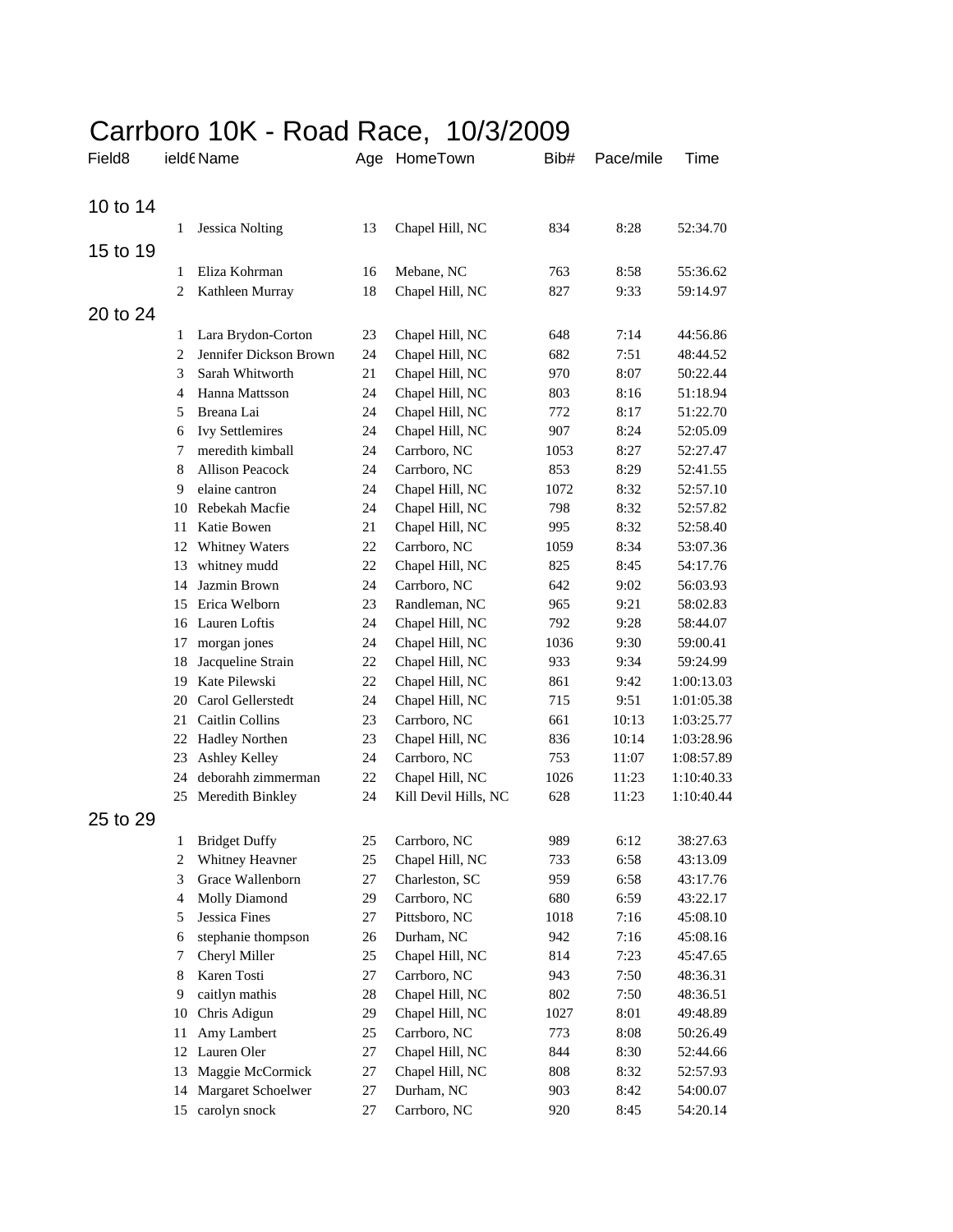|          | 16 Brooke Disser       | 27 | Carrboro, NC     | 684  | 8:46  | 54:23.13   |
|----------|------------------------|----|------------------|------|-------|------------|
| 17       | Amy Henes              | 27 | Carrboro, NC     | 735  | 8:53  | 55:05.62   |
| 18       | Jennifer Lee           | 26 | Chapel Hill, NC  | 783  | 8:54  | 55:15.56   |
| 19       | Dori Steinberg         | 29 | Carrboro, NC     | 929  | 9:01  | 55:57.00   |
| 20       | Erin Lett              | 27 | Huntingburg, IN  | 787  | 9:01  | 55:59.78   |
| 21       | Catherine Orr          | 26 | Chapel Hill, NC  | 848  | 9:04  | 56:18.15   |
| 22       | Angela Mabb            | 29 | Durham, NC       | 796  | 9:10  | 56:53.92   |
| 23       | Bien Lai               | 27 | Chapel Hill, NC  | 771  | 9:14  | 57:15.83   |
| 24       | Anna Barry             | 28 | Carrboro, NC     | 623  | 9:14  | 57:17.68   |
| 25       | Michelle Simonson      | 25 | Raleigh, NC      | 914  | 9:15  | 57:22.97   |
|          | 26 Michelle Salmen     | 28 | DURHAM, NC       | 893  | 9:16  | 57:28.68   |
| 27       | Rebecca Edwards        | 28 | Durham, NC       | 698  | 9:23  | 58:12.48   |
| 28       | Jennifer Lund          | 28 | Chapel Hill, NC  | 795  | 9:23  | 58:12.95   |
| 29       | Sara Satinsky          | 28 | Carrboro, NC     | 899  | 9:26  | 58:31.66   |
| 30       | Kimberly Maxfield      | 25 | Chapel Hill, NC  | 804  | 9:30  | 58:59.52   |
| 31       | christy schuler        | 29 | Durham, NC       | 1044 | 9:31  | 59:02.24   |
|          | 32 Laura Vogel         | 28 | DURHAM, NC       | 954  | 9:41  | 1:00:03.14 |
| 33       | emily hales            | 26 | Durham, NC       | 724  | 9:46  | 1:00:37.39 |
| 34       | Cheryl Noble           | 28 | Chapel Hill, NC  | 831  | 10:00 | 1:02:03.18 |
| 35       | Sarah Edgecombe        | 28 | Chapel Hill, NC  | 697  | 10:01 | 1:02:11.89 |
| 36       | Laurie Conteh          | 28 | Mebane, NC       | 664  | 10:07 | 1:02:45.96 |
| 37       | <b>Lindsy Anthony</b>  | 26 | Durham, NC       | 614  | 10:08 | 1:02:50.57 |
| 38       | Samhita Brown          | 28 | Durham, NC       | 645  | 10:10 | 1:03:04.62 |
| 39       | rachael hansen         | 26 | Chapel Hill, NC  | 1068 | 10:10 | 1:03:06.35 |
| 40       | Erika Streck           | 29 | Durham, NC       | 934  | 10:14 | 1:03:32.31 |
| 41       | <b>Brittany Bodart</b> | 27 | Raleigh, NC      | 634  | 10:14 | 1:03:32.90 |
| 42       | Jennifer Ralston       | 28 | Raleigh, NC      | 870  | 10:32 | 1:05:24.52 |
| 43       | Jaclyn Zins            | 27 | Carrboro, NC     | 984  | 10:49 | 1:07:05.65 |
| 44       | Caroline Dickson       | 26 | Chapel Hill, NC  | 681  | 11:04 | 1:08:37.16 |
| 45       | Jennifer Frye          | 28 | Chapel Hill, NC  | 710  | 11:26 | 1:10:59.90 |
| 46       | Carolina Alzuru        | 25 | Chapel Hill, NC  | 609  | 11:27 | 1:11:00.16 |
| 47       | Jamie Alan             | 28 | Chapel Hill, NC  | 603  | 12:19 | 1:16:27.12 |
| 30 to 34 |                        |    |                  |      |       |            |
| 1        | Lauren Kruse           | 31 | Hillsborough, NC | 768  | 7:14  | 44:54.85   |
| 2        | Jennifer Adams         | 33 | Pittsboro, NC    | 602  | 7:49  | 48:29.31   |
| 3        | Kelly Young            | 34 | Chapel Hill, NC  | 1020 | 8:05  | 50:10.92   |
| 4        | Amy Singer             | 32 | Hillsborough, NC | 915  | 8:06  | 50:14.03   |
| 5        | Lisa Jones             | 33 | Chapel Hill, NC  | 749  | 8:09  | 50:34.58   |
| 6        | Sarah Gasda            | 34 | Carrboro, NC     | 713  | 8:09  | 50:35.61   |
| 7        | april goley            | 31 | Durham, NC       | 720  | 8:15  | 51:15.28   |
| 8        | <b>Susan Dorsett</b>   | 33 | Advance, NC      | 690  | 8:36  | 53:23.29   |
| 9        | Kelley O'Brien         | 33 | Carrboro, NC     | 839  | 8:45  | 54:15.94   |
| 10       | Kiyah Duffey           | 30 | Carrboro, NC     | 693  | 8:46  | 54:27.46   |
| 11       | robin smith            | 33 | Durham, NC       | 1055 | 8:53  | 55:09.96   |
| 12       | Jenny Lewis            | 30 | Raleigh, NC      | 788  | 9:01  | 56:00.74   |
| 13       | Sarah Stucke           | 32 | Chapel Hill, NC  | 936  | 9:06  | 56:30.42   |
| 14       | Michelle Wallen        | 32 | Hillsborough, NC | 958  | 9:11  | 56:57.98   |
| 15       | Rebecca Richard        | 34 | Chapel Hill, NC  | 877  | 9:13  | 57:13.79   |
| 16       | Melissa Dudash         | 31 | Raleigh, NC      | 692  | 9:15  | 57:24.82   |
| 17       | <b>Beth Galloway</b>   | 34 | Chapel Hill, NC  | 711  | 9:17  | 57:36.06   |
| 18       | Karie Morgan           | 33 | Carrboro, NC     | 821  | 9:18  | 57:44.76   |
| 19       | <b>Betsy Thomas</b>    | 32 | Durham, NC       | 1008 | 9:21  | 58:04.40   |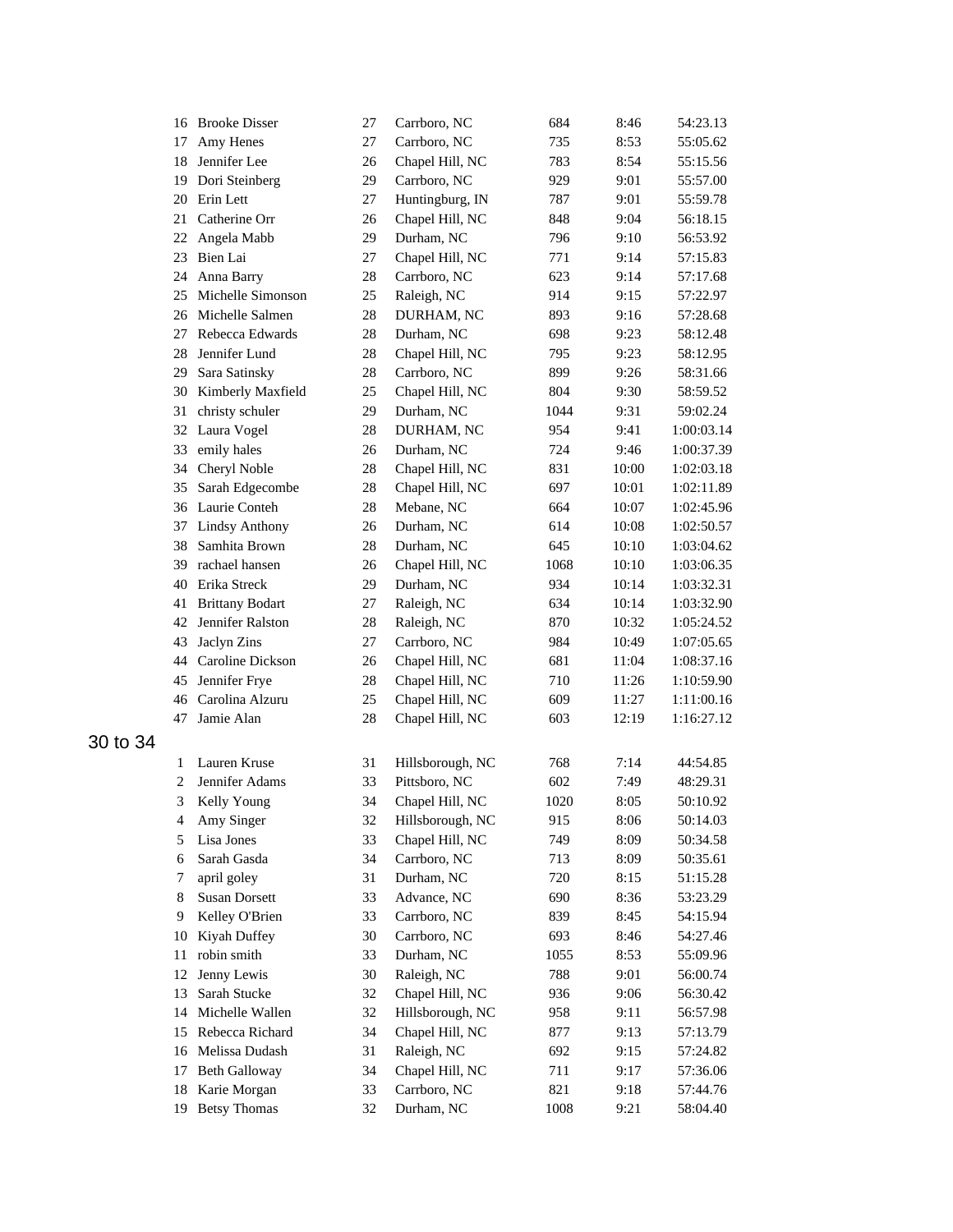|    | 20                | Amy Hargis                 | 31 | Carrboro, NC      | 727  | 9:23  | 58:15.98   |
|----|-------------------|----------------------------|----|-------------------|------|-------|------------|
|    | 21                | Meagen Satinsky            | 32 | Philadelphia, PA  | 898  | 9:26  | 58:31.73   |
|    | 22                | Sara Faccidomo             | 33 | Chapel Hill, NC   | 705  | 9:26  | 58:32.72   |
|    | 23                | carolyn selenski           | 32 | Durham, NC        | 1071 | 9:28  | 58:43.36   |
|    | 24                | Elizabeth Lassiter         | 31 | Chapel Hill, NC   | 776  | 9:29  | 58:51.05   |
|    | 25                | <b>Annalee Moore</b>       | 32 | Chapel Hill, NC   | 820  | 9:31  | 59:05.74   |
|    | 26                | <b>Stephane Kass</b>       | 30 | Carrboro, NC      | 751  | 9:45  | 1:00:28.61 |
|    | 27                | Melissa McSwegin           | 32 | DURHAM, NC        | 812  | 9:53  | 1:01:19.08 |
|    | 28                | <b>Emily Peterson</b>      | 30 | Durham, NC        | 857  | 9:53  | 1:01:20.05 |
|    | 29                | Kristen Walla              | 31 | Raleigh, NC       | 957  | 9:57  | 1:01:46.88 |
|    | 30                | Kanako Oshimura            | 30 | Carrboro, NC      | 849  | 10:06 | 1:02:43.78 |
|    | 31                | Lacey Lee                  | 31 | Cary, NC          | 785  | 10:09 | 1:03:01.33 |
|    | 32                | Melissa Lesley             | 30 | RALEIGH, NC       | 786  | 10:11 | 1:03:14.16 |
|    | 33                | <b>LISA TAYLOR</b>         | 34 | Efland, NC        | 1002 | 10:45 | 1:06:39.50 |
|    | 34                | laura rosenthal            | 30 | Chapel Hill, NC   | 1022 | 10:50 | 1:07:16.74 |
|    | 35                | carmen huerta              | 30 | Chapel Hill, NC   | 1028 | 10:59 | 1:08:07.18 |
|    | 36                | Jennifer Mayfield          | 33 | Holly Springs, NC | 806  | 11:00 | 1:08:15.93 |
|    | 37                | Dawnya Bohager             | 32 | Saxapahaw, NC     | 635  | 11:03 | 1:08:35.99 |
|    | 38                | rebecca Clayton            | 32 | Durham, NC        | 660  | 11:58 | 1:14:14.27 |
|    | 39                | rebecca halverson          | 34 | Chapel Hill, NC   | 1057 | 15:10 | 1:34:03.97 |
| 39 |                   |                            |    |                   |      |       |            |
|    |                   |                            | 38 |                   |      | 7:05  | 44:01.65   |
|    | 1<br>$\mathbf{2}$ | Edie Oakley<br>Jessica Lee | 39 | DURHAM, NC        | 841  | 7:53  | 48:54.86   |
|    | 3                 |                            | 36 | Chapel Hill, NC   | 784  | 8:27  | 52:24.33   |
|    |                   | <b>Wendy Sarratt</b>       |    | Chapel Hill, NC   | 896  |       |            |
|    | $\overline{4}$    | Kathy Brown                | 36 | Chapel Hill, NC   | 1061 | 8:30  | 52:44.43   |
|    | 5                 | Karen Erickson             | 35 | Durham, NC        | 703  | 8:31  | 52:49.11   |
|    | 6                 | Dawna Hawley               | 39 | Chapel Hill, NC   | 732  | 8:31  | 52:49.76   |
|    | 7                 | Kristin Sikes              | 35 | Hillsborough, NC  | 913  | 8:36  | 53:23.57   |
|    | 8                 | <b>Tracy Eldred</b>        | 39 | Carrboro, NC      | 699  | 8:37  | 53:26.10   |
|    | 9                 | Aimee Zaas                 | 37 | Chapel Hill, NC   | 982  | 8:37  | 53:29.75   |
|    | 10                | lora charles               | 38 | DURHAM, NC        | 657  | 8:47  | 54:32.62   |
|    | 11                | Elizabeth McConnell        | 35 | Chapel Hill, NC   | 807  | 8:50  | 54:48.77   |
|    | 12                | Ellen Roeber               | 37 | Carrboro, NC      | 885  | 8:50  | 54:51.77   |
|    | 13                | <b>Stacy Blank</b>         | 38 | Carrboro, NC      | 1005 | 9:04  | 56:14.08   |
|    | 14                | martha rath-xarlacos       | 39 | Chapel Hill, NC   | 994  | 9:08  | 56:40.50   |
|    | 15                | Kimberly Tupper            | 37 | Durham, NC        | 946  | 9:15  | 57:23.51   |
|    | 16                | Tawnya Louder-Reynolds     | 38 | Chapel Hill, NC   | 794  | 9:16  | 57:32.21   |
|    | 17                | <b>Tiffany Shubert</b>     | 39 | Chapel Hill, NC   | 910  | 9:17  | 57:34.62   |
|    | 18                | Melissa Pfeil              | 38 | Durham, NC        | 859  | 9:20  | 57:54.83   |
|    | 19                | Kathi Gillaspy             | 39 | Raleigh, NC       | 716  | 9:22  | 58:09.70   |
|    | 20                | Kristin Smith              | 35 | Chapel Hill, NC   | 917  | 9:25  | 58:25.97   |
|    | 21                | Jennifer Goodall           | 35 | Apex, NC          | 722  | 9:31  | 59:05.13   |
|    | 22                | <b>Stacy Tantum</b>        | 36 | Durham, NC        | 939  | 9:36  | 59:37.60   |
|    | 23                | Dana Campbell              | 38 | Chapel Hill, NC   | 651  | 9:38  | 59:48.71   |
|    | 24                | Carey Leach                | 37 | Durham, NC        | 777  | 9:41  | 1:00:05.90 |
|    | 25                | Perri Kersh                | 39 | Chapel Hill, NC   | 756  | 9:42  | 1:00:10.10 |
|    | 26                | Jeness Campbell            | 39 | Durham, NC        | 652  | 9:51  | 1:01:07.88 |
|    | 27                | Martina Kovarova           | 37 | Chapel Hill, NC   | 766  | 9:56  | 1:01:37.44 |
|    | 28                | Cindy Lee                  | 36 | Chapel Hill, NC   | 780  | 9:59  | 1:01:55.82 |
|    | 29                | Maria Siegel               | 35 | DURHAM, NC        | 912  | 10:14 | 1:03:31.78 |
|    | 30                | Eleanor Stevenson          | 36 | Chapel Hill, NC   | 930  | 10:15 | 1:03:33.97 |
|    | 31                | Kirsten Bergman            | 39 | Chapel Hill, NC   | 625  | 10:20 | 1:04:04.02 |

 $35$  to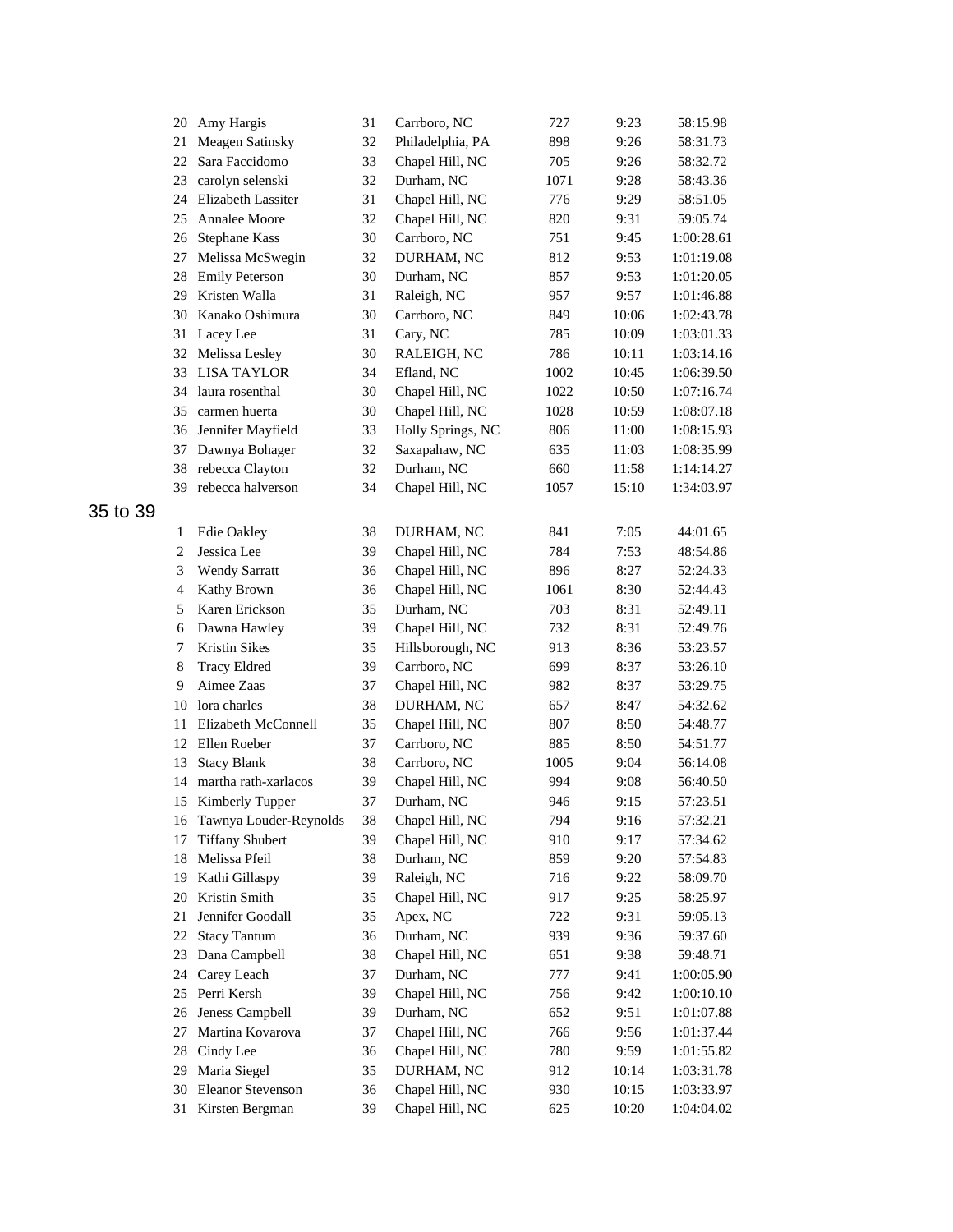|          |              | 32 krista reddington | 35 | Hillsborough, NC  | 872  | 10:20 | 1:04:08.47 |
|----------|--------------|----------------------|----|-------------------|------|-------|------------|
|          | 33           | Christi Hurt         | 38 | Chapel Hill, NC   | 744  | 10:23 | 1:04:26.05 |
|          | 34           | Koren Austin         | 36 | Raleigh, NC       | 616  | 10:35 | 1:05:38.46 |
|          | 35           | Tamara Daley         | 36 | Carrboro, NC      | 672  | 10:41 | 1:06:20.96 |
|          | 36           | Darice Witherspoon   | 36 | Durham, NC        | 977  | 10:57 | 1:07:59.10 |
|          | 37           | Elizabeth Vaughn     | 38 | Hillsborough, NC  | 950  | 11:02 | 1:08:26.62 |
|          | 38           | Julia Wertley        | 38 | Chapel Hill, NC   | 1010 | 11:04 | 1:08:42.24 |
|          | 39           | Sheila Rao-Dayton    | 38 | Carrboro, NC      | 871  | 15:09 | 1:33:58.71 |
| 40 to 44 |              |                      |    |                   |      |       |            |
|          | 1            | Kim Certain          | 41 | Chapel Hill, NC   | 1031 | 6:32  | 40:34.01   |
|          | 2            | JoAnna Younts        | 42 | Chapel Hill, NC   | 981  | 7:04  | 43:55.54   |
|          | 3            | Ilona Jaspers        | 40 | Carrboro, NC      | 746  | 7:27  | 46:17.16   |
|          | 4            | Amy Charney          | 41 | Chapel Hill, NC   | 986  | 7:40  | 47:32.70   |
|          | 5            | Colleen Cavedo       | 43 | Hillsborough, NC  | 655  | 7:58  | 49:24.85   |
|          | 6            | Mary Ollila          | 44 | Chapel Hill, NC   | 846  | 8:09  | 50:35.63   |
|          | 7            | Laura Van Sant       | 43 | Chapel Hill, NC   | 948  | 8:11  | 50:45.63   |
|          | 8            | Deb Reisinger        | 40 | Chapel Hill, NC   | 874  | 8:29  | 52:39.19   |
|          | 9            | Susan Helm-Murtagh   | 44 | Chapel Hill, NC   | 734  | 8:32  | 52:59.58   |
|          | 10           | Anne Clark           | 43 | Chapel Hill, NC   | 1045 | 8:35  | 53:19.61   |
|          | 11           | Margie Boccieri      | 42 | Chapel Hill, NC   | 633  | 8:41  | 53:55.76   |
|          | 12           | Kristine Castellano  | 40 | Chapel Hill, NC   | 653  | 8:50  | 54:51.65   |
|          | 13           | Kate Berrien         | 40 | Hillsborough, NC  | 626  | 8:51  | 54:53.88   |
|          | 14           | amy sayle            | 40 | Carrboro, NC      | 900  | 8:51  | 54:56.81   |
|          | 15           | Lisa McGlinn         | 40 | Chapel Hill, NC   | 810  | 9:02  | 56:06.33   |
|          | 16           | Susannah Southern    | 44 | Chapel Hill, NC   | 923  | 9:26  | 58:32.29   |
|          | 17           | Catherine Duncan     | 44 | Chapel Hill, NC   | 694  | 9:29  | 58:52.07   |
|          | 18           | Elizabeth Bruno      | 43 | Chapel Hill, NC   | 646  | 9:31  | 59:04.97   |
|          | 19           | Dana Hanson-Baldauf  | 40 | Chapel Hill, NC   | 726  | 9:41  | 1:00:04.74 |
|          | 20           | Julie Panis          | 44 | Carrboro, NC      | 850  | 9:58  | 1:01:52.82 |
|          | 21           | Renuka Soll          | 42 | Chapel Hill, NC   | 921  | 10:04 | 1:02:29.77 |
|          | 22           | Cynthia Crenshaw     | 42 | Durham, NC        | 1049 | 10:15 | 1:03:36.99 |
|          | 23           | Jennifer Wayson      | 43 | Durham, NC        | 962  | 10:21 | 1:04:11.02 |
|          | 24           | Joyce Mineer         | 43 | Bear Creek, NC    | 819  | 10:29 | 1:05:00.23 |
|          | 25           | Kelly Sanchez        | 41 | Durham, NC        | 894  | 10:30 | 1:05:08.45 |
|          | 26           | Julie English        | 40 | Chapel Hill, NC   | 1070 | 10:39 | 1:06:05.49 |
|          | 27           | Donna Kuhl           | 43 | Mebane, NC        | 770  | 10:39 | 1:06:05.55 |
|          | 28           | Ellen de Graffenreid | 40 | Carrboro, NC      | 676  | 10:53 | 1:07:31.46 |
|          | 29           | Priscilla Mills      | 41 | Durham, NC        | 816  | 10:54 | 1:07:35.12 |
|          | 30           | Rena Dadolf          | 44 | Chapel Hill, NC   | 671  | 11:48 | 1:13:12.30 |
|          | 31           | Sara Allen           | 41 | <b>GRAHAM, NC</b> | 608  | 12:08 | 1:15:14.94 |
|          |              | 32 Jennifer Locklear | 40 | Roxboro, NC       | 791  | 12:26 | 1:17:06.97 |
| 45 to 49 |              |                      |    |                   |      |       |            |
|          | 1            | Kim Donaldson        | 48 | Chapel Hill, NC   | 689  | 6:53  | 42:45.28   |
|          | $\mathbf{2}$ | Kathy Matera         | 46 | Chapel Hill, NC   | 801  | 7:18  | 45:16.45   |
|          | 3            | Leslie Collins       | 46 | Chapel Hill, NC   | 662  | 7:46  | 48:13.44   |
|          | 4            | Christianna Williams | 45 | Chapel Hill, NC   | 974  | 7:48  | 48:24.90   |
|          | 5            | Kari Wilkinson       | 48 | Mebane, NC        | 973  | 7:51  | 48:45.68   |
|          | 6            | Susan Chesser        | 46 | Durham, NC        | 658  | 7:58  | 49:28.42   |
|          | 7            | Casey Saussy         | 45 | Chapel Hill, NC   | 985  | 8:00  | 49:40.51   |
|          | 8            | Gretchen Stuart      | 45 | Chapel Hill, NC   | 998  | 8:01  | 49:45.72   |
|          | 9            | Susan Barnett        | 48 | Carrboro, NC      | 622  | 8:05  | 50:12.75   |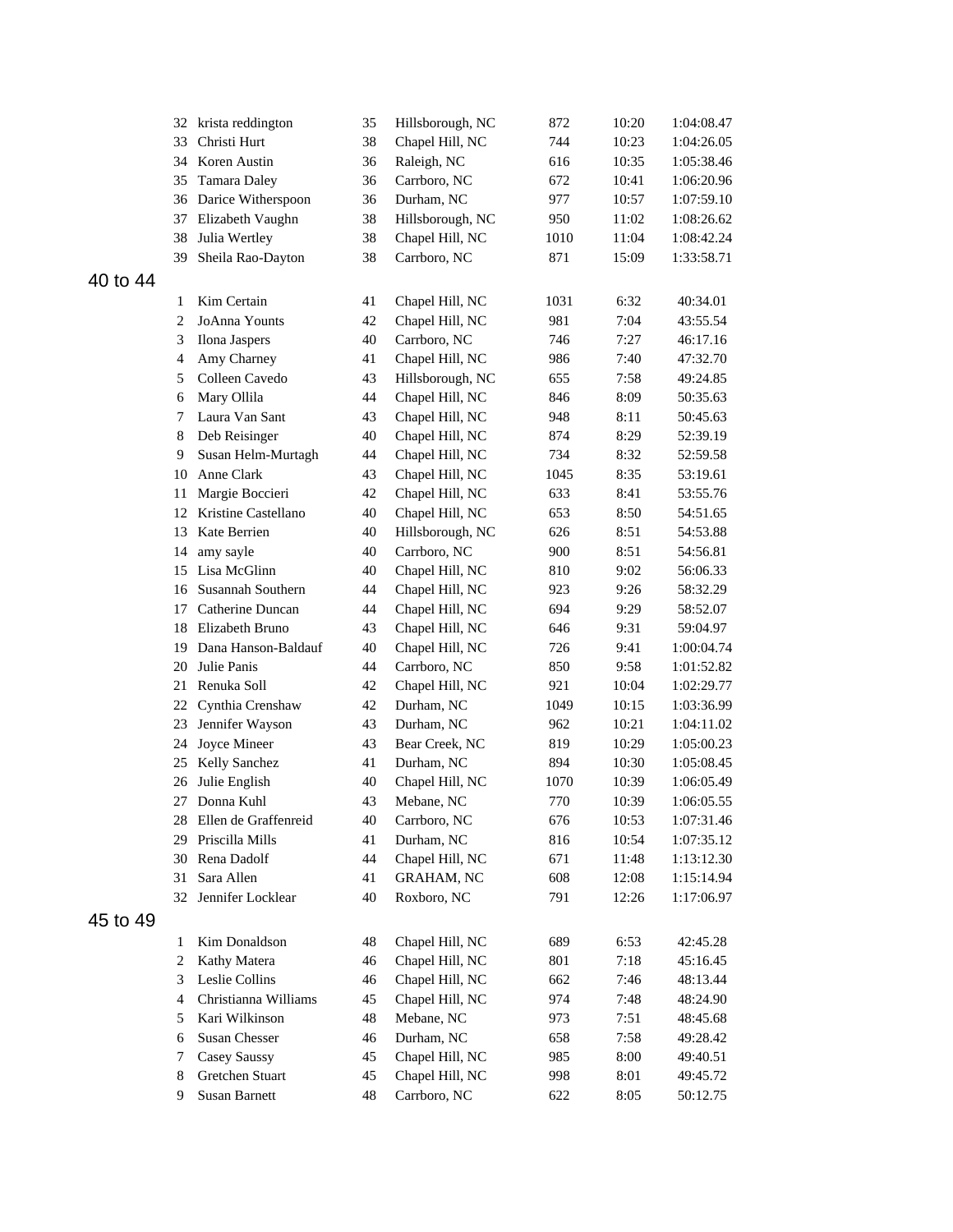|          |                     | 10 Cindy Webster          | 45       | Chapel Hill, NC                    | 963  | 8:09         | 50:36.75             |  |
|----------|---------------------|---------------------------|----------|------------------------------------|------|--------------|----------------------|--|
|          | 11                  | Mary Smith                | 46       | Chapel Hill, NC                    | 918  | 8:47         | 54:29.35             |  |
|          | 12                  | DeeDee Shull              | 46       | Chapel Hill, NC                    | 911  | 9:02         | 56:05.88             |  |
|          | 13                  | Julie Kimbell             | 49       | Chapel Hill, NC                    | 758  | 9:15         | 57:22.43             |  |
|          | 14                  | Jeanne Noe                | 49       | Chapel Hill, NC                    | 832  | 9:25         | 58:27.66             |  |
|          |                     | 15 Kimberly Nicoll        | 45       | Chapel Hill, NC                    | 830  | 9:43         | 1:00:19.68           |  |
|          |                     | 16 Gwen Van Ark           | 45       | Chapel Hill, NC                    | 947  | 9:56         | 1:01:41.21           |  |
|          | 17                  | Susan Shareshian          | 49       | Chapel Hill, NC                    | 909  | 9:58         | 1:01:49.77           |  |
|          | 18                  | Sharon Murray             | 46       | Chapel Hill, NC                    | 828  | 10:00        | 1:02:01.74           |  |
|          | 19                  | Rhonda Kott               | 45       | Chapel Hill, NC                    | 765  | 11:30        | 1:11:20.52           |  |
|          |                     | 20 Victoria Hessling      | 45       | Greensboro, NC                     | 737  | 11:53        | 1:13:43.11           |  |
| 50 to 54 |                     |                           |          |                                    |      |              |                      |  |
|          | $\mathbf{1}$        | Ann Brady                 | 53       | Mebane, NC                         | 640  | 8:10         | 50:40.29             |  |
|          | 2                   | <b>Kitty Moses</b>        | 54       | Durham, NC                         | 824  | 9:00         | 55:50.22             |  |
|          | 3                   | Sue Wasiolek              | 54       | DURHAM, NC                         | 1047 | 9:31         | 59:03.39             |  |
|          | $\overline{4}$      | Renae Stafford            | 51       | Carrboro, NC                       | 1062 | 9:53         | 1:01:22.18           |  |
|          | 5                   | Carol Rigsbee             | 50       | Chapel Hill, NC                    | 879  | 10:04        | 1:02:25.27           |  |
|          | 6                   | janet whitesides          | 54       | Carrboro, NC                       | 969  | 10:05        | 1:02:33.35           |  |
|          | 7                   | Diane Rothwell            | 50       | Chapel Hill, NC                    | 890  | 10:38        | 1:05:58.69           |  |
|          | 8                   | Mary Glish                | 52       | Chapel Hill, NC                    | 719  | 11:30        | 1:11:20.85           |  |
| 55 to 59 |                     |                           |          |                                    |      |              |                      |  |
|          | $\mathbf{1}$        | Shelly Bloom              | 56       | DURHAM, NC                         | 1039 | 7:37         | 47:16.42             |  |
|          | 2                   | Holly Christian           | 58       | Chapel Hill, NC                    | 999  | 8:09         | 50:33.24             |  |
|          | 3                   | Diana Knechtel            | 57       | Chapel Hill, NC                    | 760  | 8:40         | 53:47.56             |  |
|          | 4                   | Jill Kravitz              | 56       | Durham, NC                         | 767  | 9:03         | 56:09.74             |  |
|          | 5                   | Joan Boone                | 56       | Efland, NC                         | 637  | 9:35         | 59:29.96             |  |
|          | 6                   | Nancy Lane                | 58       | Chapel Hill, NC                    | 775  | 10:18        | 1:03:52.83           |  |
|          | 7                   | nancy hoser               | 56       | Mebane, NC                         | 1050 | 10:20        | 1:04:10.69           |  |
|          | 8                   | <b>Betsy Faulkner</b>     | 58       | Chapel Hill, NC                    | 706  | 10:49        | 1:07:07.74           |  |
|          | 9                   | Robin Moser               | 55       | Chapel Hill, NC                    | 822  | 10:53        | 1:07:29.93           |  |
|          | 10                  | Catherine Rege            | 57       | Durham, NC                         | 1029 | 11:01        | 1:08:21.52           |  |
|          | 11                  | Cindy Engle               | 59       | Durham, NC                         | 701  | 11:04        | 1:08:39.69           |  |
| 60 to 64 |                     |                           |          |                                    |      |              |                      |  |
|          | $\mathbf{1}$        | Judith Swasey             | 61       | Chapel Hill, NC                    | 937  | 8:34         | 53:12.60             |  |
|          | $\overline{2}$      | Sheelagh Anderson         | 62       | Chapel Hill, NC                    | 610  | 9:14         | 57:18.44             |  |
| 70 to 74 |                     |                           |          |                                    |      |              |                      |  |
|          | 1                   | Sharon Roggenbuck         | 70       | Hillsborough, NC                   | 886  | 11:10        | 1:09:15.52           |  |
| 10 to 14 |                     |                           |          |                                    |      |              |                      |  |
|          | 1                   | Drew Roeber               | 12       | Carrboro, NC                       | 884  | 6:56         | 43:01.39             |  |
|          | 2                   | David Wilke               | 12       | Chapel Hill, NC                    | 972  | 7:51         | 48:44.51             |  |
|          | 3                   | Paul Flournoy             | 13       | Chapel Hill, NC                    | 708  | 8:45         | 54:15.09             |  |
| 15 to 19 |                     |                           |          |                                    |      |              |                      |  |
|          | 1                   | Andrew May                | 19       | Chapel Hill, NC                    | 805  | 6:06         | 37:52.91             |  |
|          | $\mathbf{2}$        | Mark Flournoy             | 15       | Chapel Hill, NC                    | 709  | 7:07         | 44:12.44             |  |
|          | 3                   | alexander rogers          | 15       | Goldsboro, NC                      | 1042 | 7:52         | 48:51.84             |  |
|          |                     |                           |          |                                    |      |              |                      |  |
| 20 to 24 |                     |                           |          |                                    |      |              |                      |  |
|          | 1                   | Pierre Nyquist            | 24       | Chapel Hill, NC                    | 838  | 6:06         | 37:55.60             |  |
|          | $\overline{c}$      | alaan velasco             | 22       | Chapel Hill, NC                    | 951  | 6:39         | 41:16.45             |  |
|          | 3<br>$\overline{4}$ | bart steen<br>John Milner | 24<br>23 | Chapel Hill, NC<br>Chapel Hill, NC | 928  | 6:40<br>6:55 | 41:25.25<br>42:59.86 |  |
|          |                     |                           |          |                                    | 817  |              |                      |  |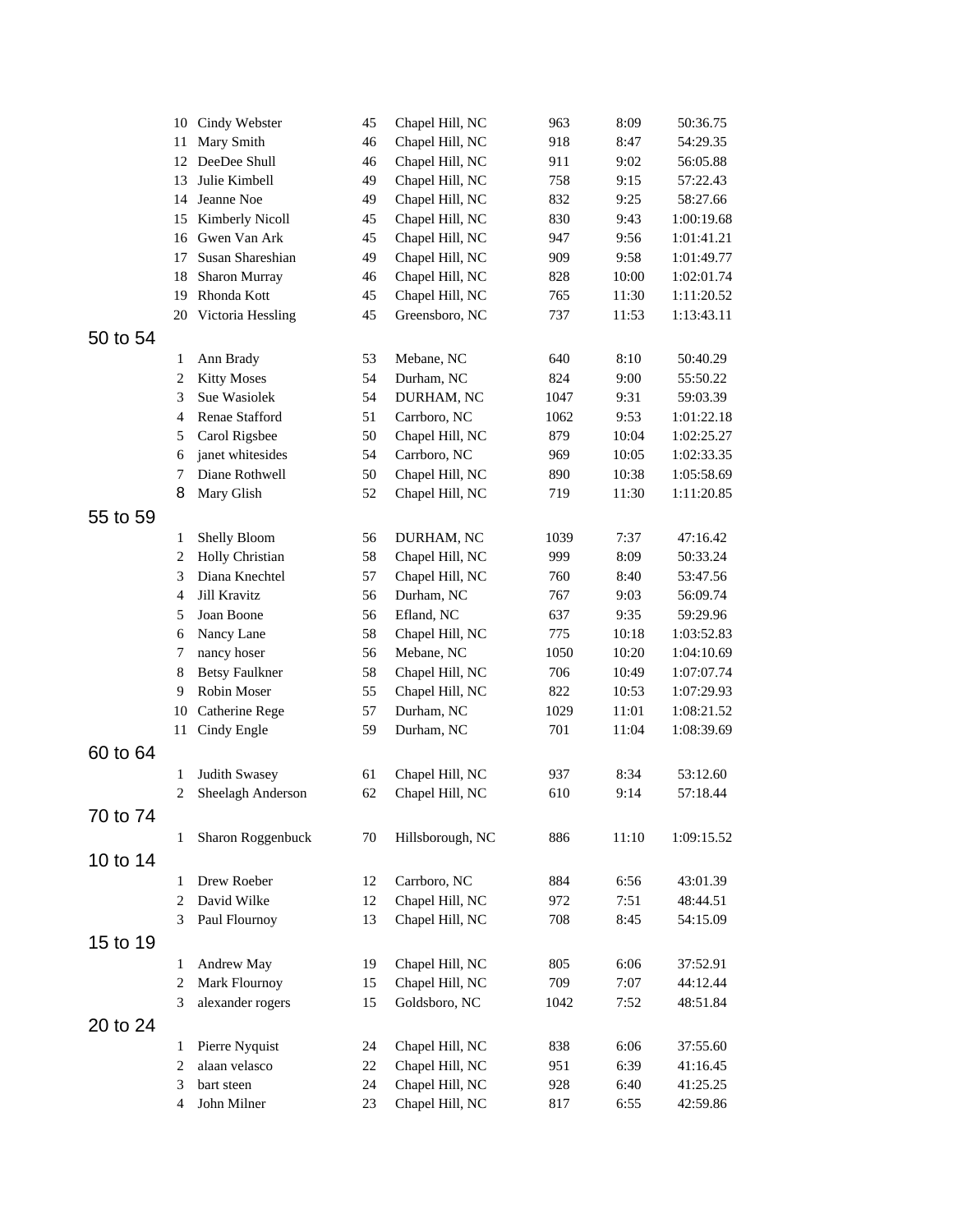|          | 5              | jacob allen            | 20     | Chapel Hill, NC  | 990  | 7:02  | 43:42.78   |
|----------|----------------|------------------------|--------|------------------|------|-------|------------|
|          | 6              | Nick Spidale           | 23     | Chapel Hill, NC  | 925  | 7:10  | 44:32.34   |
|          | 7              | Scott Espenschied      | $22\,$ | Durham, NC       | 704  | 7:14  | 44:54.62   |
|          | 8              | <b>Stewart Harsant</b> | 20     | Fayetteville, NC | 729  | 7:22  | 45:45.79   |
|          | 9              | Paul Boccaccio         | 23     | DURHAM, NC       | 632  | 7:37  | 47:19.21   |
|          | 10             | Seth Moser-Katz        | 24     | Chapel Hill, NC  | 823  | 7:44  | 47:59.39   |
|          | 11             | Benjamin Ritchie       | 22     | Chapel Hill, NC  | 881  | 7:54  | 49:02.97   |
|          | 12             | greg whitehead         | 20     | Chapel Hill, NC  | 991  | 8:16  | 51:17.68   |
|          | 13             | <b>Marcus Hesse</b>    | 23     | Chapel Hill, NC  | 736  | 8:19  | 51:34.51   |
|          | 14             | Hunter Holloway        | 20     | Charlotte, NC    | 742  | 8:19  | 51:38.39   |
|          | 15             | Ben Smith              | 24     | Carrboro, NC     | 916  | 8:53  | 55:06.84   |
|          | 16             | Pete Ellis             | 24     | Raleigh, NC      | 700  | 8:54  | 55:15.71   |
|          | 17             | <b>Taylor Loftis</b>   | 21     | Chapel Hill, NC  | 793  | 9:28  | 58:43.99   |
|          | 18             | Jonathan Avery         | 24     | Durham, NC       | 617  | 10:01 | 1:02:08.05 |
| 25 to 29 |                |                        |        |                  |      |       |            |
|          | 1              | Jason Jabaut           | 27     | Carrboro, NC     | 988  | 5:31  | 34:16.99   |
|          | $\overline{2}$ | James Pearce           | 29     | DURHAM, NC       | 854  | 5:34  | 34:31.39   |
|          | 3              | Joshua Dixon           | 29     | Chapel Hill, NC  | 686  | 6:18  | 39:09.94   |
|          | 4              | Daniel Dominguez       | 25     | Chapel Hill, NC  | 688  | 6:44  | 41:46.99   |
|          | 5              | Elias Ruhl             | 27     | New Hill, NC     | 891  | 6:56  | 43:00.32   |
|          | 6              | <b>MAX SMOLENS</b>     | $28\,$ | Carrboro, NC     | 919  | 6:59  | 43:18.59   |
|          | 7              | Andrew Dobberfuhl      | 27     | Carrboro, NC     | 687  | 6:59  | 43:21.94   |
|          | 8              | matthew wetschler      | 29     | Chapel Hill, NC  | 967  | 7:05  | 44:00.51   |
|          | 9              | <b>Trey Eppes</b>      | 27     | Durham, NC       | 702  | 7:10  | 44:29.97   |
|          | 10             | Corey Quackenbush      | 25     | Chapel Hill, NC  | 868  | 7:10  | 44:32.05   |
|          | 11             | Ryan Greene            | 27     | Carrboro, NC     | 723  | 7:19  | 45:22.42   |
|          | 12             | Andrew Iannuzzi        | 25     | Carrboro, NC     | 745  | 7:22  | 45:44.75   |
|          | 13             | Peter Hosick           | 28     | Carrboro, NC     | 743  | 7:42  | 47:50.50   |
|          | 14             | <b>Matthew Powers</b>  | 25     | Raleigh, NC      | 864  | 7:48  | 48:24.15   |
|          | 15             | <b>Timothy Kubal</b>   | 28     | Durham, NC       | 769  | 7:53  | 48:53.37   |
|          | 16             | Eric Olson             | 28     | Manhattan, KS    | 847  | 7:53  | 48:54.38   |
|          | 17             | Michael Bradshaw       | 26     | Chapel Hill, NC  | 996  | 7:56  | 49:13.28   |
|          | 18             | Michael McQuarrie      | 27     | New York, NY     | 811  | 8:00  | 49:39.13   |
|          | 19             | jonathan goley         | 27     | Unknown, NA      | 1067 | 8:14  | 51:08.72   |
|          | 20             | Daniel Peterson        | 25     | Chapel Hill, NC  | 856  | 8:15  | 51:14.42   |
|          | 21             | Robert Edgecombe       | 27     | Chapel Hill, NC  | 696  | 8:24  | 52:06.10   |
|          | 22             | Steven Kerick          | 29     | Cary, NC         | 755  | 8:28  | 52:31.55   |
|          | 23             | Julien Courchet        | 29     | Chapel Hill, NC  | 668  | 8:34  | 53:09.94   |
|          | 24             | <b>Billy Linker</b>    | 26     | Scarsdale, NY    | 790  | 8:42  | 53:57.49   |
|          | 25             | Aaron Yontz            | 29     | CARY, NC         | 980  | 8:42  | 54:01.96   |
|          | 26             | Nicholas Brown         | 29     | Durham, NC       | 644  | 8:46  | 54:27.93   |
|          | 27             | Kristofer Chang        | $28\,$ | Raleigh, NC      | 656  | 8:50  | 54:50.15   |
|          | 28             | Matthew Anscher        | 26     | Chapel Hill, NC  | 612  | 13:03 | 1:20:59.04 |
| 30 to 34 |                |                        |        |                  |      |       |            |
|          | 1              | erik johnson           | 33     | Hillsborough, NC | 747  | 5:39  | 35:03.00   |
|          | $\overline{2}$ | Solomon Kobes          | 34     | Chapel Hill, NC  | 762  | 5:46  | 35:51.25   |
|          | 3              | Quincy Allen           | $30\,$ | Durham, NC       | 1060 | 6:13  | 38:34.26   |
|          | 4              | german rivero          | 33     | Carrboro, NC     | 882  | 6:13  | 38:37.65   |
|          | 5              | Daniel Grant           | 31     | Morrisville, NC  | 1023 | 6:58  | 43:14.71   |
|          | 6              | Nick Siedentop         | 31     | Chapel Hill, NC  | 1033 | 7:03  | 43:44.73   |
|          | 7              | Randy Nonneman         | 31     | Chapel Hill, NC  | 835  | 7:05  | 43:58.68   |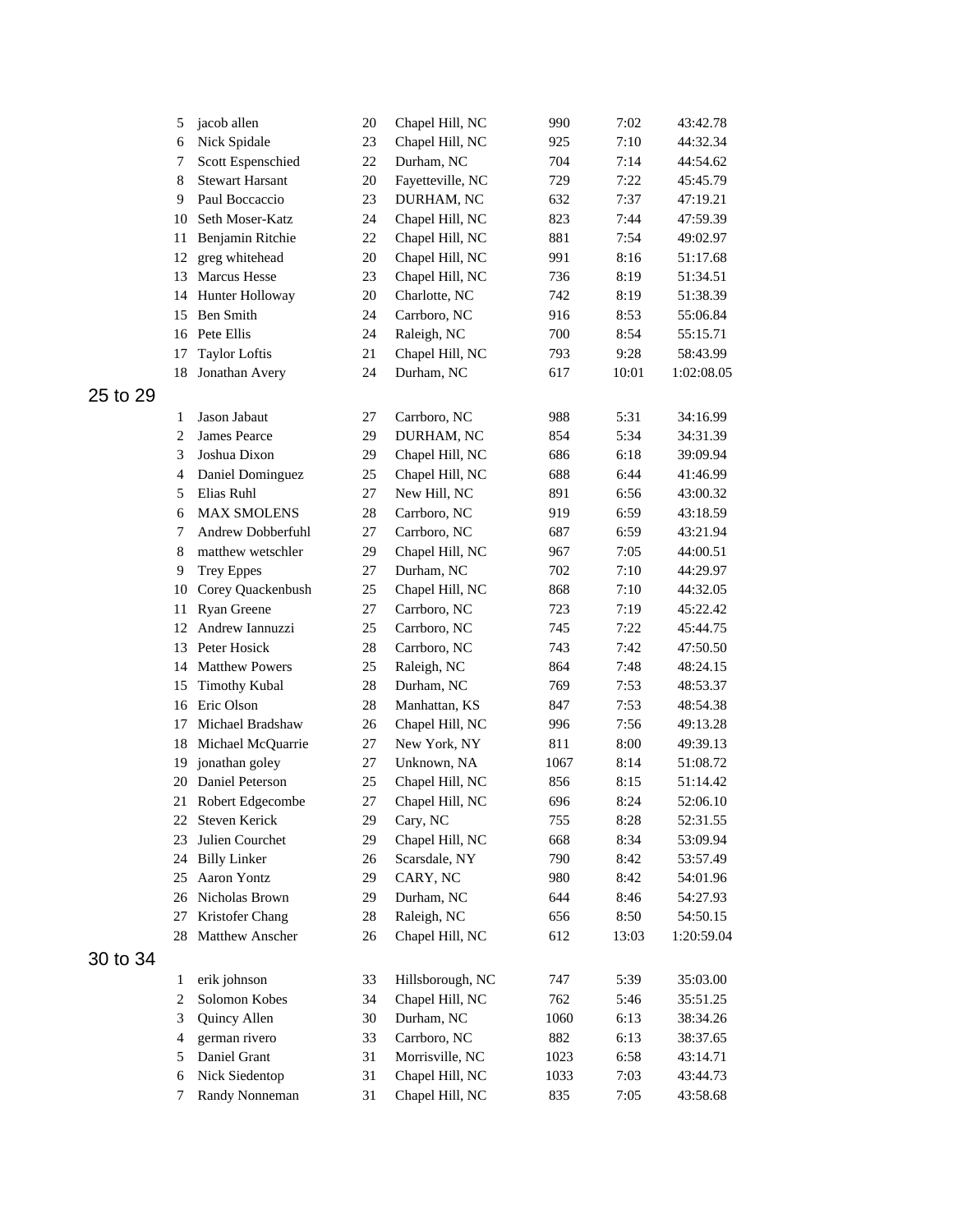|          | 8              | Drew Narayan             | 34 | Chapel Hill, NC   | 1004 | 7:14  | 44:54.64   |
|----------|----------------|--------------------------|----|-------------------|------|-------|------------|
|          | 9              | <b>Josh Starmer</b>      | 34 | Carrboro, NC      | 927  | 7:17  | 45:11.99   |
|          | 10             | Larry West               | 33 | Cameron, NC       | 966  | 7:55  | 49:08.40   |
|          | 11             | Michael goley            | 31 | Durham, NC        | 721  | 8:15  | 51:15.05   |
|          | 12             | Dallas Oler              | 30 | Chapel Hill, NC   | 843  | 8:30  | 52:44.28   |
|          | 13             | Joseph Weisz             | 30 | Carrboro, NC      | 964  | 8:30  | 52:44.76   |
|          | 14             | <b>Brian Phillips</b>    | 33 | Carrboro, NC      | 860  | 8:31  | 52:51.43   |
|          | 15             | Joel Maner               | 34 | Durham, NC        | 800  | 8:32  | 52:55.84   |
|          | 16             | Justin Wiley             | 31 | Carrboro, NC      | 971  | 8:40  | 53:45.59   |
|          | 17             | Victor Holland           | 32 | Mebane, NC        | 741  | 8:42  | 53:59.51   |
|          | 18             | Francesca Bargiacchi     | 34 | Carrboro, NC      | 621  | 9:13  | 57:10.10   |
|          | 19             | Rishi Syal               | 33 | Chapel Hill, NC   | 938  | 9:16  | 57:31.97   |
|          | 20             | dickson fogleman         | 34 | Brooklyn, NY      | 1052 | 9:16  | 57:32.57   |
|          | 21             | Ryan Miller              | 34 | Carrboro, NC      | 815  | 9:51  | 1:01:10.00 |
|          | 22             | Rosecrans Baldwin        | 32 | Chapel Hill, NC   | 619  | 10:03 | 1:02:21.76 |
|          | 23             | Nicholas Quick           | 32 | DURHAM, NC        | 1017 | 10:17 | 1:03:47.03 |
|          | 24             | michael rosenthal        | 31 | Chapel Hill, NC   | 1021 | 10:50 | 1:07:16.65 |
| 35 to 39 |                |                          |    |                   |      |       |            |
|          | 1              | Joseph Clancy            | 36 | Durham, NC        | 1035 | 6:19  | 39:15.49   |
|          | $\overline{2}$ | Johnatan Reuveni         | 36 | Durham, NC        | 993  | 6:33  | 40:41.53   |
|          | 3              | Eric Hirsch              | 39 | Hillsborough, NC  | 740  | 6:50  | 42:28.28   |
|          | 4              | Paul Dayton              | 36 | Carrboro, NC      | 675  | 6:51  | 42:31.20   |
|          | 5              | chris blount             | 39 | Mebane, NC        | 1041 | 6:52  | 42:36.09   |
|          | 6              | eric halverson           | 39 | Chapel Hill, NC   | 1058 | 6:57  | 43:06.14   |
|          | 7              | Cotton Bryan             | 36 | Chapel Hill, NC   | 647  | 6:57  | 43:09.47   |
|          | 8              | andy ingham              | 38 | Chapel Hill, NC   | 1037 | 7:06  | 44:07.99   |
|          | 9              | David Walbert            | 38 | DURHAM, NC        | 955  | 7:12  | 44:41.71   |
|          | 10             | <b>Todd LoFrese</b>      | 37 | Chapel Hill, NC   | 1054 | 7:14  | 44:54.49   |
|          | 11             | Kurt Rosenkrantz         | 36 | Chapel Hill, NC   | 888  | 7:18  | 45:20.24   |
|          | 12             | Joshua Perkis            | 36 | Daniel Island, SC | 855  | 7:18  | 45:20.75   |
|          | 13             | Evan Trudeau             | 35 | Chapel Hill, NC   | 944  | 7:18  | 45:21.71   |
|          | 14             | Greg Lee                 | 36 | Chapel Hill, NC   | 781  | 7:26  | 46:06.32   |
|          | 15             | <b>Ken Poss</b>          | 38 | Chapel Hill, NC   | 863  | 7:44  | 47:57.47   |
|          | 16             | <b>Justin MacFarlane</b> | 37 | New York, NY      | 797  | 7:47  | 48:17.51   |
|          | 17             | phillip sherman          | 35 | Durham, NC        | 1032 | 7:52  | 48:47.63   |
|          | 18             | <b>Todd Grooms</b>       | 36 | Hillsborough, NC  | 1066 | 7:52  | 48:50.26   |
|          | 19             | Damon Seils              | 36 | Carrboro, NC      | 904  | 7:54  | 48:59.95   |
|          | 20             | herbert anderson         | 36 | Chapel Hill, NC   | 1056 | 8:01  | 49:47.50   |
|          | 21             | Jason Lieb               | 37 | Carrboro, NC      | 789  | 8:03  | 49:56.83   |
|          | 22             | Lewis Bozard             | 38 | Greensboro, NC    | 639  | 8:06  | 50:15.43   |
|          | 23             | Nate Brown               | 36 | Chapel Hill, NC   | 643  | 8:08  | 50:26.17   |
|          | 24             | Mark Cavanaugh           | 36 | Chapel Hill, NC   | 654  | 8:13  | 50:57.81   |
|          | 25             | <b>Grant Harvey</b>      | 38 | Durham, NC        | 730  | 8:17  | 51:26.15   |
|          | 26             | hal fogleman             | 37 | Hampstead, NC     | 1051 | 9:03  | 56:12.34   |
|          | 27             | Vernon Harkins           | 37 | Goldsboro, NC     | 728  | 9:05  | 56:25.11   |
|          | 28             | <b>Blake Rahn</b>        | 37 | Chapel Hill, NC   | 869  | 9:06  | 56:27.72   |
|          | 29             | Trevor Johnson           | 36 | DURHAM, NC        | 748  | 9:14  | 57:18.48   |
|          | 30             | reuben thomas            | 37 | Carrboro, NC      | 1019 | 9:19  | 57:48.26   |
|          | 31             | John Min                 | 39 | Chapel Hill, NC   | 818  | 9:24  | 58:18.21   |
|          | 32             | Garland Grant            | 38 | Durham, NC        | 1000 | 9:28  | 58:42.36   |
|          | 33             | kenneth laDue            | 35 | Apex, NC          | 1064 | 9:28  | 58:47.40   |
|          | 34             | Erin White               | 36 | Raleigh, NC       | 968  | 10:03 | 1:02:21.87 |
|          |                |                          |    |                   |      |       |            |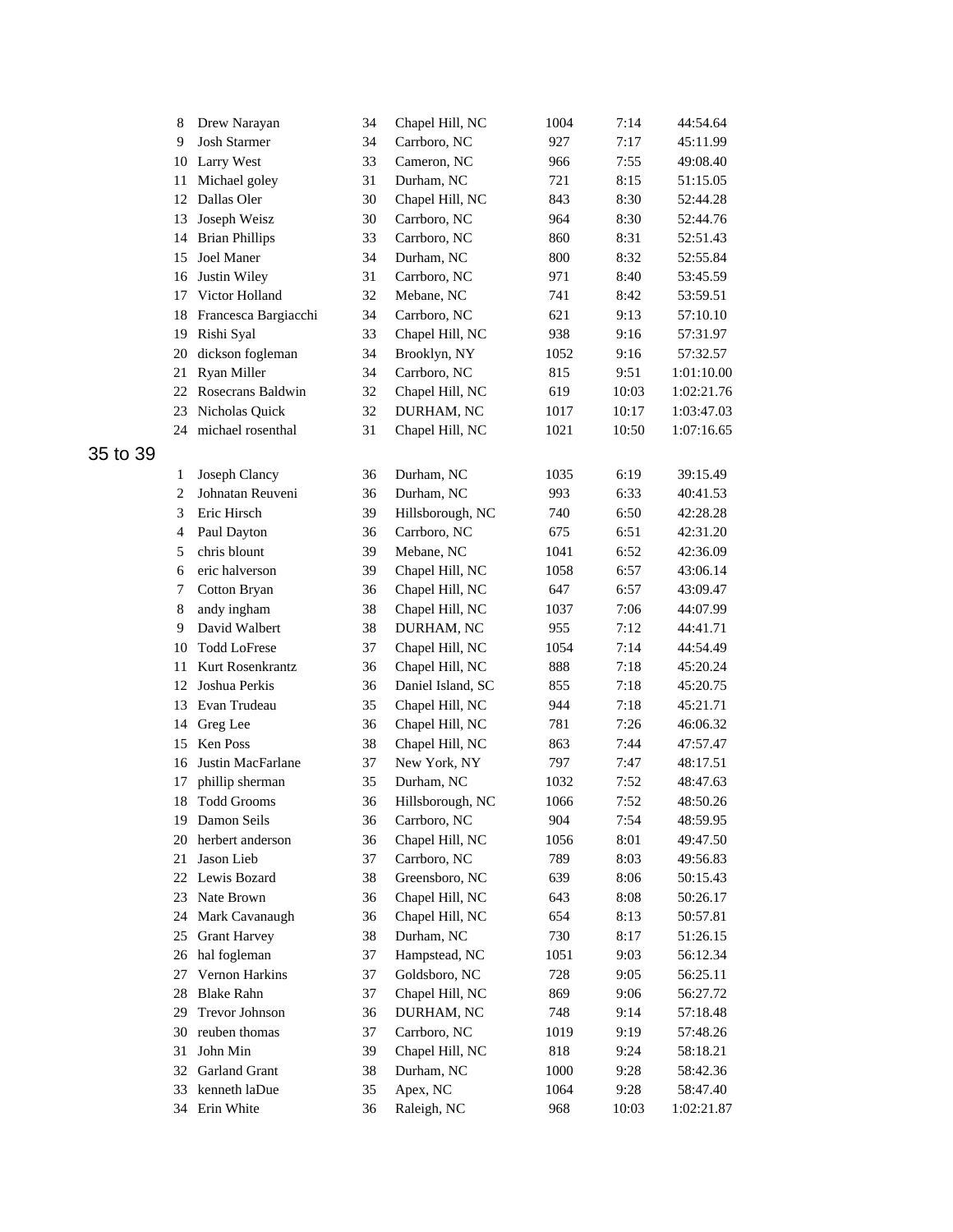|          | 35             | Jaime Rumsey             | 35       | Holly Springs, NC | 892  | 10:25 | 1:04:38.21 |
|----------|----------------|--------------------------|----------|-------------------|------|-------|------------|
|          | 36             | Chad Austin              | 35       | Raleigh, NC       | 615  | 11:35 | 1:11:53.88 |
| 40 to 44 |                |                          |          |                   |      |       |            |
|          | 1              | <b>Ulf</b> Andre         | 42       | Hillsborough, NC  | 611  | 5:39  | 35:05.04   |
|          | $\overline{2}$ | thomas Newsome           | 41       | Chapel Hill, NC   | 1065 | 6:06  | 37:55.54   |
|          | 3              | Shahar Ayal              | 41       | Chapel Hill, NC   | 618  | 6:51  | 42:31.28   |
|          | 4              | <b>Todd Bolon</b>        | 43       | Chapel Hill, NC   | 636  | 7:01  | 43:32.54   |
|          | 5              | Dominic Ciavatta         | 42       | Chapel Hill, NC   | 659  | 7:01  | 43:35.84   |
|          | 6              | <b>Stewart Collis</b>    | 41       | Carrboro, NC      | 663  | 7:03  | 43:47.13   |
|          | 7              | Paul Shareshian          | 42       | Chapel Hill, NC   | 908  | 7:03  | 43:48.19   |
|          | 8              | <b>Blaine Schmidt</b>    | 42       | Chapel Hill, NC   | 901  | 7:04  | 43:54.51   |
|          | 9              | dan o'toole              | 40       | Durham, NC        | 1009 | 7:10  | 44:31.07   |
|          | 10             | <b>Robert Crabill</b>    | 43       | Chapel Hill, NC   | 669  | 7:23  | 45:50.09   |
|          | 11             | Thomas Gillaspy          | 44       | Raleigh, NC       | 717  | 7:37  | 47:15.73   |
|          | 12             | Matt Redinbo             | 42       | Chapel Hill, NC   | 873  | 7:39  | 47:28.56   |
|          | 13             | Evan Patterson           | 42       | Chapel Hill, NC   | 852  | 7:45  | 48:09.40   |
|          | 14             | Jamie Campbell           | 41       | Chapel Hill, NC   | 650  | 7:49  | 48:31.85   |
|          | 15             | Jeffery Allen            | 43       | Hillsborough, NC  | 607  | 8:06  | 50:14.93   |
|          |                | 16 Jeff Allen            | 42       | <b>GRAHAM, NC</b> | 606  | 8:06  | 50:16.42   |
|          | 17             | Michael Irizarry         | 43       | Chapel Hill, NC   | 1046 | 8:06  | 50:17.82   |
|          | 18             | <b>Todd Crenshaw</b>     | 44       | Durham, NC        | 1048 | 8:08  | 50:31.88   |
|          | 19             | Nathan Ward              | 40       | Raleigh, NC       | 960  | 8:26  | 52:20.14   |
|          | 20             | <b>Mark Turner</b>       | 41       | Chapel Hill, NC   | 1015 | 8:26  | 52:21.32   |
|          | 21             | Young Kim                | 41       | CARY, NC          | 757  | 8:48  | 54:35.72   |
|          | 22             | stewart alexander        | 41       | Raleigh, NC       | 604  | 8:50  | 54:50.14   |
|          | 23             | Mark Mehaffey            | 43       | Saxapahaw, NC     | 1006 | 9:04  | 56:13.81   |
|          | 24             | John Walker              | 41       | Pittsboro, NC     | 956  | 9:12  | 57:05.60   |
|          |                | <b>Todd Stiffler</b>     |          |                   |      | 9:43  |            |
|          | 25             | Ruben Sanchez            | 41       | <b>GRAHAM, NC</b> | 931  |       | 1:00:19.54 |
|          | 26             | Rob Schneider            | 42<br>42 | Durham, NC        | 895  | 10:30 | 1:05:08.38 |
|          | 27             |                          |          | DURHAM, NC        | 902  | 11:02 | 1:08:26.53 |
|          | 28             | <b>Josh Dadolf</b>       | 41       | Chapel Hill, NC   | 670  | 11:48 | 1:13:12.10 |
| 45 to 49 |                |                          |          |                   |      |       |            |
|          | 1              | John Hinton              | 47       | Chapel Hill, NC   | 1030 | 5:42  | 35:23.57   |
|          | $\overline{c}$ | rene villagran           | 49       | Carrboro, NC      | 953  | 6:11  | 38:21.74   |
|          | 3              | Rodney Knight            | 48       | Chapel Hill, NC   | 761  | 6:22  | 39:34.92   |
|          | 4              | Matt Kemp                | 46       | Durham, NC        | 754  | 6:25  | 39:48.64   |
|          | 5              | Jeff Spencer             | 47       | Carrboro, NC      | 924  | 6:36  | 41:01.52   |
|          | 6              | Bernard Prabucki         | 47       | Carrboro, NC      | 865  | 7:02  | 43:39.67   |
|          | 7              | Curtis Taylor            | 45       | Carrboro, NC      | 941  | 7:08  | 44:15.09   |
|          | 8              | <b>Charles Lancaster</b> | 48       | Chapel Hill, NC   | 774  | 7:18  | 45:16.61   |
|          | 9              | jesus serafin            | 45       | Durham, NC        | 906  | 7:18  | 45:19.66   |
|          | 10             | Daniel Anderson          | 47       | Chapel Hill, NC   | 1007 | 7:19  | 45:22.27   |
|          | 11             | Dan Lehman               | 46       | Unknown, NA       | 1024 | 7:21  | 45:36.08   |
|          | 12             | Jim Bos                  | 47       | Pittsboro, NC     | 638  | 7:24  | 45:55.38   |
|          | 13             | Ken Taylor               | 46       | Chapel Hill, NC   | 1003 | 7:29  | 46:25.20   |
|          | 14             | Joel Williams            | 48       | Mebane, NC        | 975  | 7:44  | 48:00.49   |
|          | 15             | Kevin Kirk               | 49       | Durham, NC        | 759  | 7:56  | 49:16.57   |
|          | 16             | Ned Neeley               | 49       | DURHAM, NC        | 829  | 7:59  | 49:33.43   |
|          | 17             | <b>Brian Murphy</b>      | 45       | Durham, NC        | 826  | 8:01  | 49:47.00   |
|          | 18             | <b>Timothy Oakley</b>    | 47       | DURHAM, NC        | 842  | 8:19  | 51:38.32   |
|          | 19             | Jeffrey Merron           | 47       | Chapel Hill, NC   | 813  | 8:28  | 52:30.89   |
|          |                |                          |          |                   |      |       |            |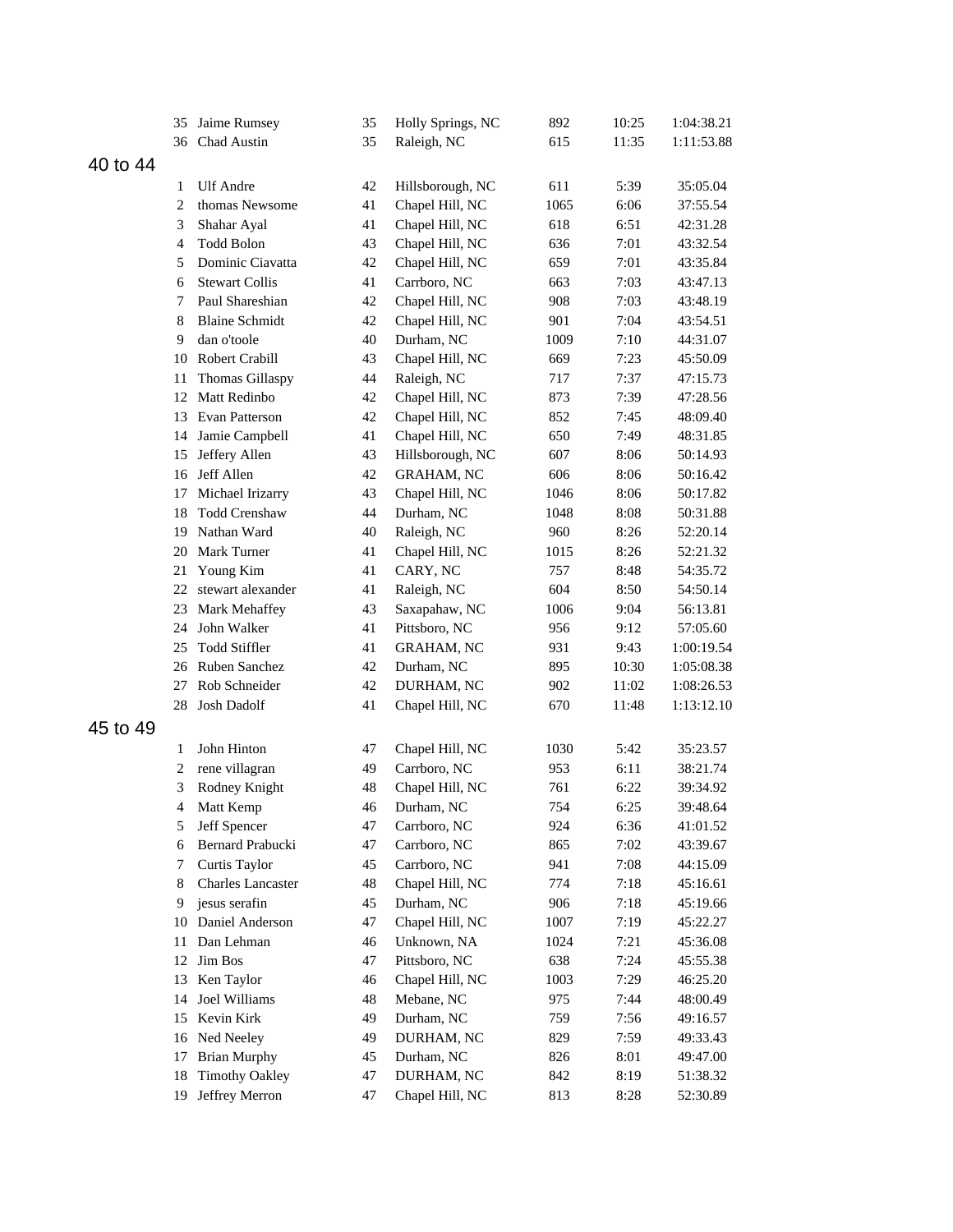|          | 20             | David Ollila          | 45 | Chapel Hill, NC  | 845  | 8:32  | 52:57.54   |
|----------|----------------|-----------------------|----|------------------|------|-------|------------|
|          | 21             | bruce munson          | 49 | Chapel Hill, NC  | 992  | 8:51  | 54:55.01   |
|          | 22             | <b>Greg Porter</b>    | 47 | Carrboro, NC     | 862  | 9:04  | 56:13.54   |
|          | 23             | David Eberhard        | 49 | Carrboro, NC     | 695  | 9:13  | 57:12.60   |
|          | 24             | David Pruitt          | 48 | Chapel Hill, NC  | 867  | 9:28  | 58:46.20   |
|          | 25             | George Wayson         | 48 | Durham, NC       | 961  | 9:32  | 59:07.95   |
|          | 26             | John Board            | 49 | Chapel Hill, NC  | 631  | 10:07 | 1:02:47.27 |
|          | 27             | Chris Stoneman        | 46 | Chapel Hill, NC  | 932  | 10:44 | 1:06:36.26 |
|          | 28             | Joseph Pardington     | 46 | Chapel Hill, NC  | 851  | 11:41 | 1:12:28.53 |
| 50 to 54 |                |                       |    |                  |      |       |            |
|          | 1              | Eric Paul             | 52 | Chapel Hill, NC  | 1038 | 6:17  | 39:00.50   |
|          | 2              | Dan Risku             | 53 | Chapel Hill, NC  | 880  | 6:41  | 41:28.19   |
|          | 3              | John Marshall         | 54 | Carrboro, NC     | 1025 | 7:27  | 46:14.74   |
|          | 4              | Peter Gayek           | 52 | Chapel Hill, NC  | 714  | 7:34  | 46:58.98   |
|          | 5              | John Mader            | 52 | Chapel Hill, NC  | 799  | 7:38  | 47:20.64   |
|          | 6              | Tom Giduz             | 52 | Chapel Hill, NC  | 1014 | 7:40  | 47:36.59   |
|          | 7              | Ken Soo               | 51 | Durham, NC       | 922  | 8:25  | 52:12.49   |
|          | 8              | John Tullo            | 51 | Chapel Hill, NC  | 945  | 8:29  | 52:39.25   |
|          | 9              | Martin DeFrancesco    | 52 | Greensboro, NC   | 678  | 8:55  | 55:19.88   |
|          | 10             | Wayne Flournoy        | 50 | Chapel Hill, NC  | 707  | 8:57  | 55:35.56   |
|          | 11             | <b>RICKY BERRY</b>    | 53 | Hillsborough, NC | 627  | 9:01  | 55:56.82   |
|          | 12             | Mitchell Anscher      | 54 | Chapel Hill, NC  | 613  | 9:14  | 57:16.50   |
|          | 13             | Lawrence Noe          | 50 | Chapel Hill, NC  | 833  | 9:17  | 57:39.67   |
|          | 14             | John Blunk            | 53 | Chapel Hill, NC  | 630  | 9:32  | 59:07.36   |
|          | 15             | Stephen Hamlin        | 53 | Raleigh, NC      | 725  | 10:01 | 1:02:08.94 |
|          |                | 16 Paul Pooley        | 54 | Durham, NC       | 997  | 11:22 | 1:10:30.92 |
|          |                |                       |    |                  |      |       |            |
| 55 to 59 |                |                       |    |                  |      |       |            |
|          | 1              | david couper          | 55 | Chapel Hill, NC  | 667  | 6:12  | 38:30.08   |
|          | $\overline{2}$ | <b>Bruce Pratt</b>    | 55 | Chapel Hill, NC  | 866  | 6:55  | 42:55.48   |
|          | 3              | John Northen          | 59 | Chapel Hill, NC  | 837  | 7:25  | 46:03.98   |
|          | 4              | john streck           | 59 | Durham, NC       | 935  | 7:38  | 47:21.60   |
|          | 5              | Seth Hetherington     | 56 | Chapel Hill, NC  | 738  | 7:42  | 47:45.65   |
|          | 6              | armando velasco       | 55 | Chapel Hill, NC  | 952  | 8:05  | 50:11.06   |
|          | 7              | Stephen Davis         | 56 | Durham, NC       | 674  | 8:07  | 50:21.81   |
|          | 8              | George Retsch-Bogart  | 57 | Chapel Hill, NC  | 875  | 8:08  | 50:26.96   |
|          | 9              | francisco pavo        | 58 | Durham, NC       | 1073 | 8:10  | 50:41.09   |
|          |                | 10 John Ganzi         | 55 | Chapel Hill, NC  | 712  | 8:40  | 53:45.98   |
|          | 11             | Kerry Bloom           | 55 | Chapel Hill, NC  | 629  | 8:49  | 54:43.77   |
|          | 12             | Ralph Karpinos        | 59 | Chapel Hill, NC  | 750  | 9:09  | 56:49.32   |
|          | 13             | Steven Meshnick       | 57 | Chapel Hill, NC  | 1001 | 9:21  | 58:03.94   |
|          |                | 14 Alfred Kleinhammes | 58 | Chapel Hill, NC  | 1013 | 9:40  | 1:00:01.65 |
|          |                | 15 Herbert Petty Jr.  | 57 | Raleigh, NC      | 858  | 9:48  | 1:00:50.65 |
|          | 16             | Jerry Katz            | 57 | Chapel Hill, NC  | 752  | 9:49  | 1:00:55.51 |
| 60 to 64 |                |                       |    |                  |      |       |            |
|          | 1              | michael barlow        | 60 | Durham, NC       | 1034 | 7:02  | 43:40.79   |
|          | 2              | Paul Bloom            | 62 | DURHAM, NC       | 1040 | 7:29  | 46:28.72   |
|          | 3              | Richard Kohrman       | 61 | Mebane, NC       | 764  | 7:38  | 47:25.28   |
|          | 4              | William Vann          | 61 | Chapel Hill, NC  | 949  | 7:43  | 47:55.70   |
| 65 to 69 |                |                       |    |                  |      |       |            |
|          | 1              | ed boyd               | 66 | Durham, NC       | 1012 | 8:52  | 55:00.72   |
|          | $\overline{c}$ | <b>Howard Cupitt</b>  | 67 | DURHAM, NC       | 1069 | 9:43  | 1:00:16.59 |
|          |                |                       |    |                  |      |       |            |